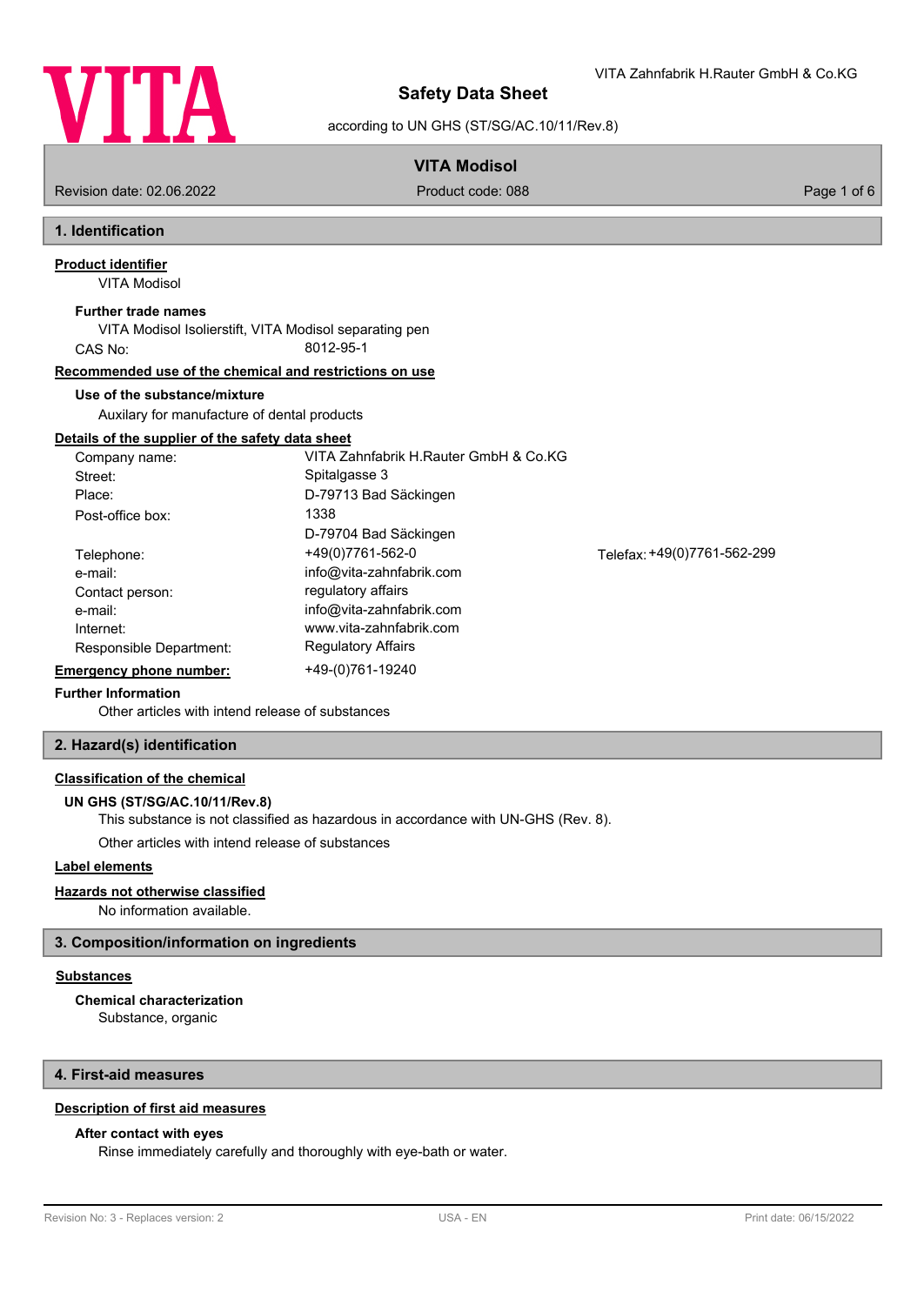

according to UN GHS (ST/SG/AC.10/11/Rev.8)

# **VITA Modisol**

Revision date: 02.06.2022 Product code: 088 Page 2 of 6

# **After ingestion**

Rinse mouth immediately and drink plenty of water.

#### **Most important symptoms and effects, both acute and delayed**

No information available.

# **Indication of any immediate medical attention and special treatment needed**

Treat symptomatically.

#### **5. Fire-fighting measures**

## **Extinguishing media**

#### **Suitable extinguishing media**

Co-ordinate fire-fighting measures to the fire surroundings.

#### **Specific hazards arising from the chemical**

flammable liquids

#### **Special protective equipment and precautions for fire-fighters**

In case of fire: Wear self-contained breathing apparatus.

#### **Additional information**

Collect contaminated fire extinguishing water separately. Do not allow entering drains or surface water.

#### **6. Accidental release measures**

#### **Personal precautions, protective equipment and emergency procedures**

#### **General advice**

Use personal protection equipment.

#### **Environmental precautions**

Do not allow to enter into surface water or drains.

#### **Methods and material for containment and cleaning up**

#### **Other information**

Absorb with liquid-binding material (sand, diatomaceous earth, acid- or universal binding agents). Treat the recovered material as prescribed in the section on waste disposal.

#### **Reference to other sections**

Safe handling: see section 7 Personal protection equipment (PPE): see section 8 Disposal: see section 13

#### **7. Handling and storage**

#### **Precautions for safe handling**

#### **Advice on safe handling**

No special measures are necessary.

#### **Advice on protection against fire and explosion**

No special fire protection measures are necessary.

#### **Advice on general occupational hygiene**

Take off contaminated clothing. Wash hands before breaks and after work. When using do not eat or drink.

#### **Conditions for safe storage, including any incompatibilities**

#### **Requirements for storage rooms and vessels**

Keep container tightly closed.

#### **Hints on joint storage**

No special measures are necessary.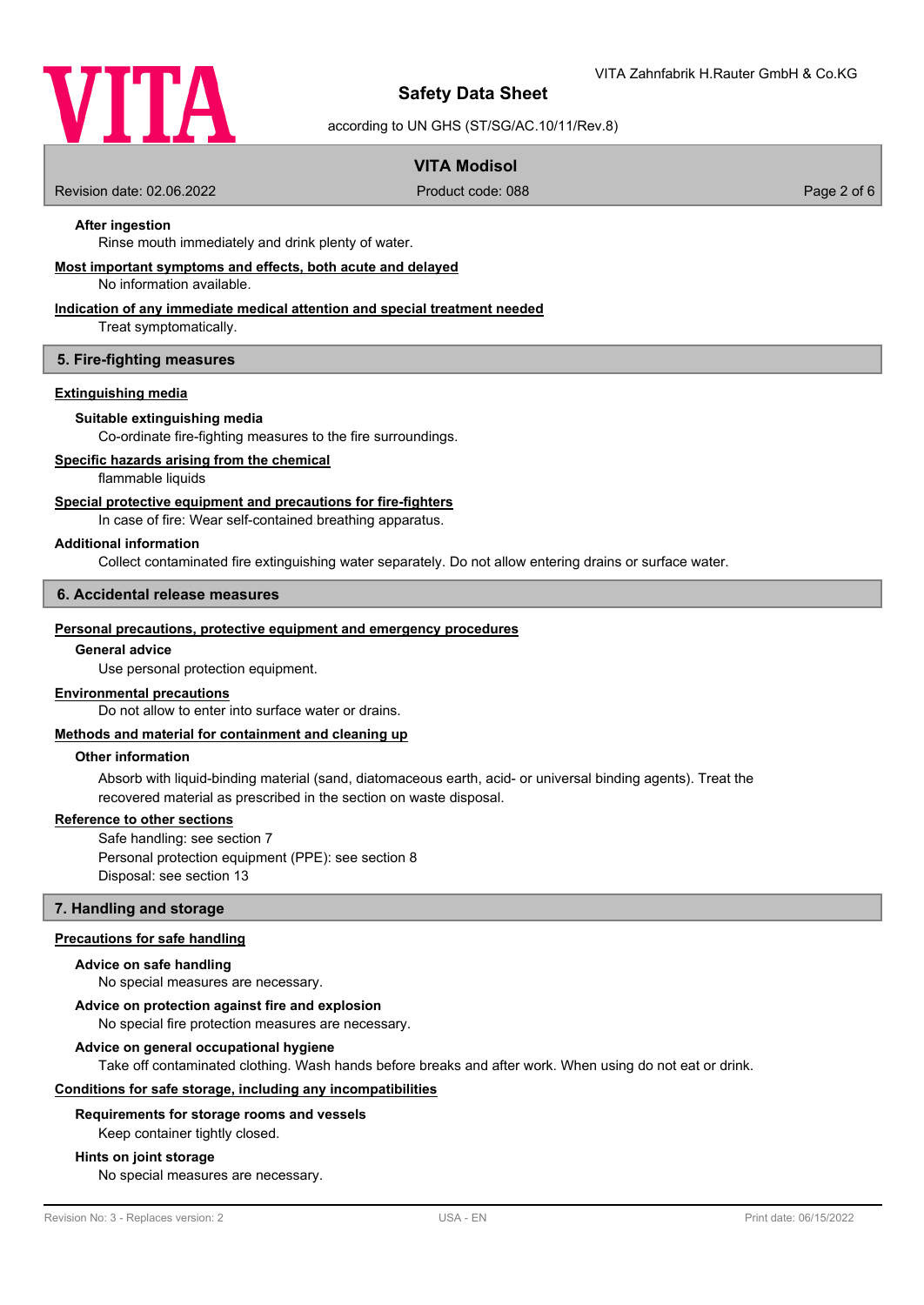

according to UN GHS (ST/SG/AC.10/11/Rev.8)

# **VITA Modisol**

Revision date: 02.06.2022 Product code: 088 Page 3 of 6

# **8. Exposure controls/personal protection**

# **Control parameters**

# **Exposure limits**

| CAS No    | <b>I</b> Substance | ppm | mg/m <sup>3</sup> | $f$ / $c$ c $\vert$ | Category      | Origin     |
|-----------|--------------------|-----|-------------------|---------------------|---------------|------------|
| 8012-95-1 | Oil mist (mineral) |     | ы                 |                     | TWA (8 h)     | <b>REL</b> |
|           |                    |     | 10 <sup>1</sup>   |                     | STEL (15 min) | <b>REL</b> |
| 8012-95-1 | Oil mist, mineral  |     | 5 <sup>1</sup>    |                     | TWA (8 h)     | PEL        |

# **Exposure controls**

#### **Individual protection measures, such as personal protective equipment**

# **Hand protection**

When handling with chemical substances, protective gloves must be worn with the CE-label including the four control digits. The quality of the protective gloves resistant to chemicals must be chosen as a function of the specific working place concentration and quantity of hazardous substances. For special purposes, it is recommended to check the resistance to chemicals of the protective gloves mentioned above together with the supplier of these gloves.

#### **Skin protection**

Wear suitable protective clothing.

#### **Respiratory protection**

Open windows to ensure natural ventilation.

# **9. Physical and chemical properties**

# **Information on basic physical and chemical properties**

| <u>UTHER ON SECTO DI JOICEL EN SHUTHUEL DI OPONITION</u>     |                      |
|--------------------------------------------------------------|----------------------|
| Physical state:                                              | Liquid               |
| Color:                                                       | colorless            |
| Odor:                                                        | odorless             |
| Changes in the physical state                                |                      |
| Melting point/freezing point:                                | not determined       |
| Boiling point or initial boiling point and<br>boiling range: | 300-450 °C           |
| Flash point:                                                 | $>$ 180 °C           |
| <b>Flammability</b>                                          |                      |
| Solid/liquid:                                                | not applicable       |
| Gas:                                                         | not applicable       |
| Lower explosion limits:                                      | not determined       |
| Upper explosion limits:                                      | not determined       |
| Auto-ignition temperature:                                   | > 300 °C             |
| <b>Self-ignition temperature</b>                             |                      |
| Solid:                                                       | not applicable       |
| Gas:                                                         | not applicable       |
| Decomposition temperature:                                   | not determined       |
| pH-Value:                                                    | 8,0                  |
| Viscosity / dynamic:                                         | $33,3$ mPa $\cdot$ s |
| Water solubility:                                            | No                   |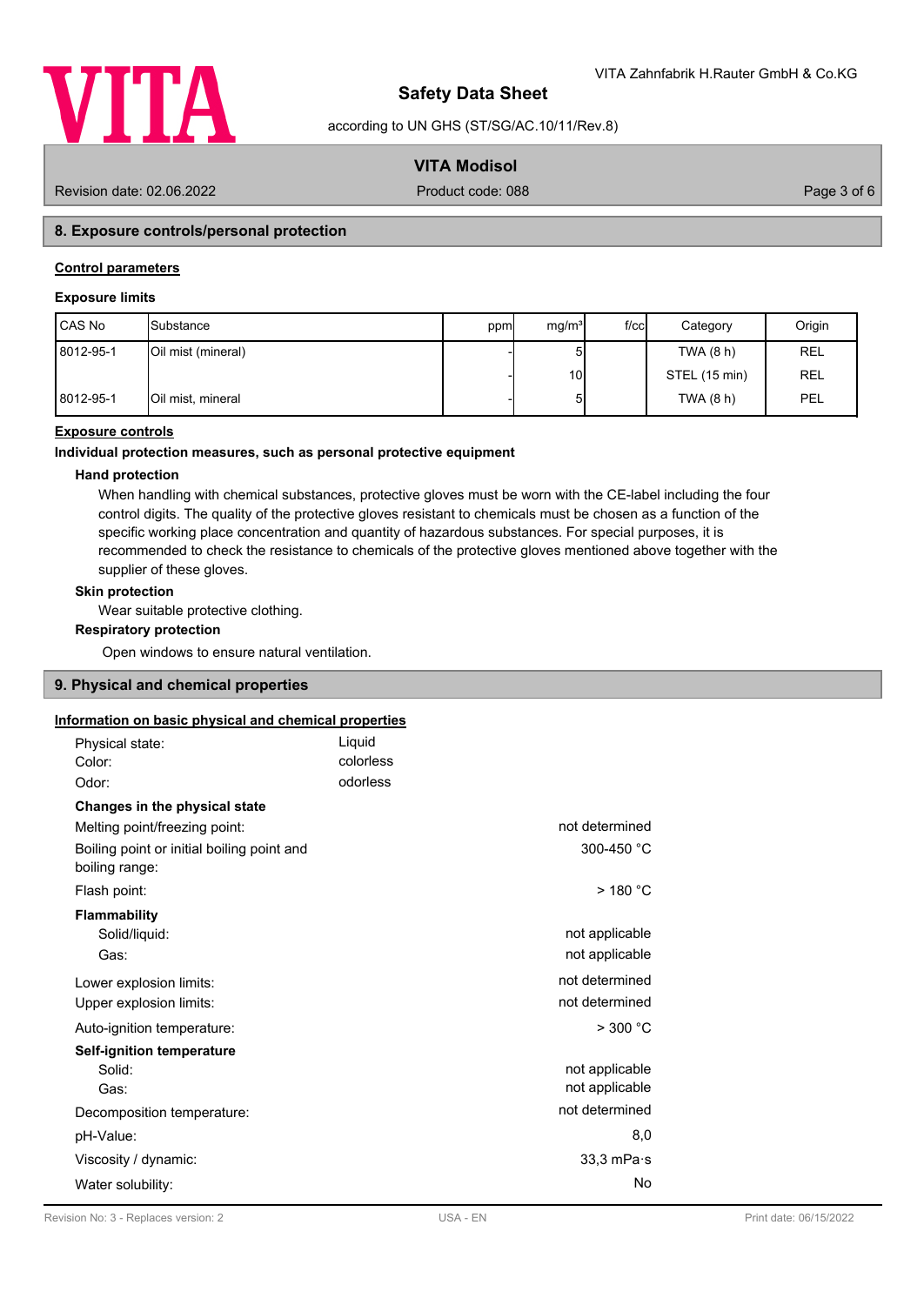

### according to UN GHS (ST/SG/AC.10/11/Rev.8)

|                                                                                              | <b>VITA Modisol</b>         |             |
|----------------------------------------------------------------------------------------------|-----------------------------|-------------|
| Revision date: 02.06.2022                                                                    | Product code: 088           | Page 4 of 6 |
| Solubility in other solvents<br>not determined                                               |                             |             |
| Partition coefficient n-octanol/water:                                                       | not determined              |             |
| Vapor pressure:<br>(at 50 $°C$ )                                                             | <=1100 hPa                  |             |
| Density:                                                                                     | $0,84940$ g/cm <sup>3</sup> |             |
| Relative vapour density:                                                                     | not determined              |             |
| <b>Other information</b>                                                                     |                             |             |
| Information with regard to physical hazard classes<br>Oxidizing properties<br>Not oxidising. |                             |             |
| Other safety characteristics                                                                 |                             |             |
| Solid content:                                                                               | 0,0%                        |             |
| Evaporation rate:                                                                            | not determined              |             |
| 10. Stability and reactivity                                                                 |                             |             |

#### **Reactivity**

No hazardous reaction when handled and stored according to provisions.

## **Chemical stability**

The product is stable under storage at normal ambient temperatures.

# **Possibility of hazardous reactions**

No known hazardous reactions.

### **Conditions to avoid**

none

## **Incompatible materials**

No information available.

#### **Hazardous decomposition products**

No known hazardous decomposition products.

#### **11. Toxicological information**

#### **Information on toxicological effects**

#### **Acute toxicity**

Based on available data, the classification criteria are not met.

#### **Irritation and corrosivity**

Based on available data, the classification criteria are not met.

#### **Sensitizing effects**

Based on available data, the classification criteria are not met.

#### **Carcinogenic/mutagenic/toxic effects for reproduction**

Based on available data, the classification criteria are not met.

#### **Specific target organ toxicity (STOT) - single exposure**

Based on available data, the classification criteria are not met.

# **Specific target organ toxicity (STOT) - repeated exposure**

Based on available data, the classification criteria are not met.

# **Aspiration hazard**

Based on available data, the classification criteria are not met.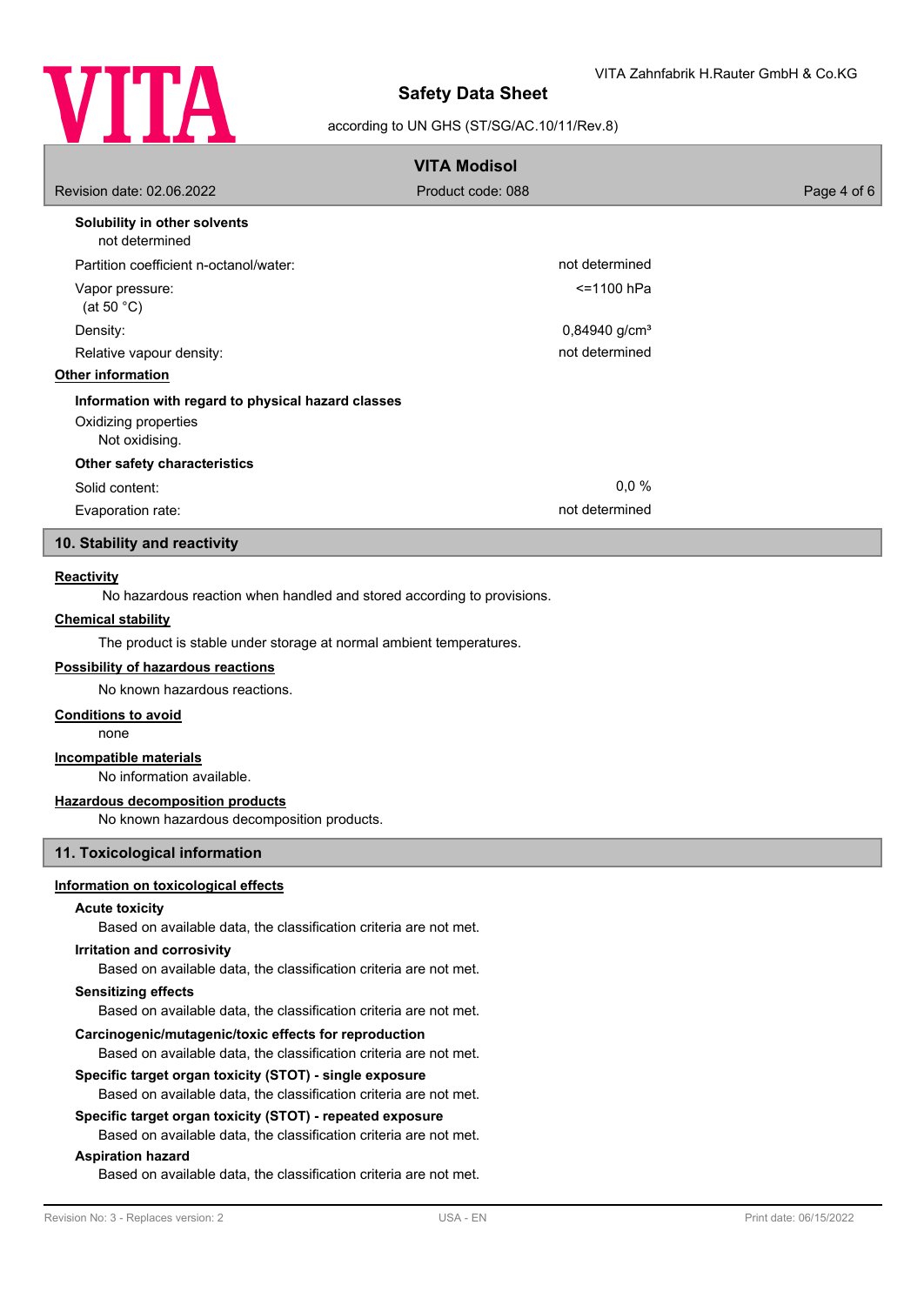

according to UN GHS (ST/SG/AC.10/11/Rev.8)

# **VITA Modisol**

Revision date: 02.06.2022 Product code: 088 Page 5 of 6

# **Additional information on tests**

The substance is classified as not hazardous according to regulation (EC) No 1272/2008 [CLP].

### **12. Ecological information**

#### **Ecotoxicity**

The product is not: Ecotoxic.

# **Persistence and degradability**

The product has not been tested.

#### **Bioaccumulative potential**

The product has not been tested.

#### **Mobility in soil**

The product has not been tested.

#### **Endocrine disrupting properties**

This substance does not have endocrine disrupting properties with respect to non-target organisms.

# **Other adverse effects**

No information available.

## **Further information**

Avoid release to the environment.

# **13. Disposal considerations**

## **Waste treatment methods**

#### **Disposal recommendations**

Do not allow to enter into surface water or drains. Dispose of waste according to applicable legislation. Waste codes/waste designations according to EWC/AVV

#### **Contaminated packaging**

Wash with plenty of water. Completely emptied packages can be recycled. Waste codes/waste designations according to EWC/AVV Dispose of waste according to applicable legislation.

#### **14. Transport information**

#### **Marine transport (IMDG)**

**UN number or ID number:** No dangerous good in sense of this transport regulation. **UN proper shipping name:** No dangerous good in sense of this transport regulation. **Transport hazard class(es):** No dangerous good in sense of this transport regulation. **Packing group:** No dangerous good in sense of this transport regulation. **Air transport (ICAO-TI/IATA-DGR) UN number or ID number:** No dangerous good in sense of this transport regulation. **UN proper shipping name:** No dangerous good in sense of this transport regulation. **Transport hazard class(es):** No dangerous good in sense of this transport regulation. **Packing group:** No dangerous good in sense of this transport regulation. **Environmental hazards** ENVIRONMENTALLY HAZARDOUS: No **Special precautions for user** No information available.

# **Transport in bulk according to Annex II of MARPOL 73/78 and the IBC Code**

not applicable

#### **15. Regulatory information**